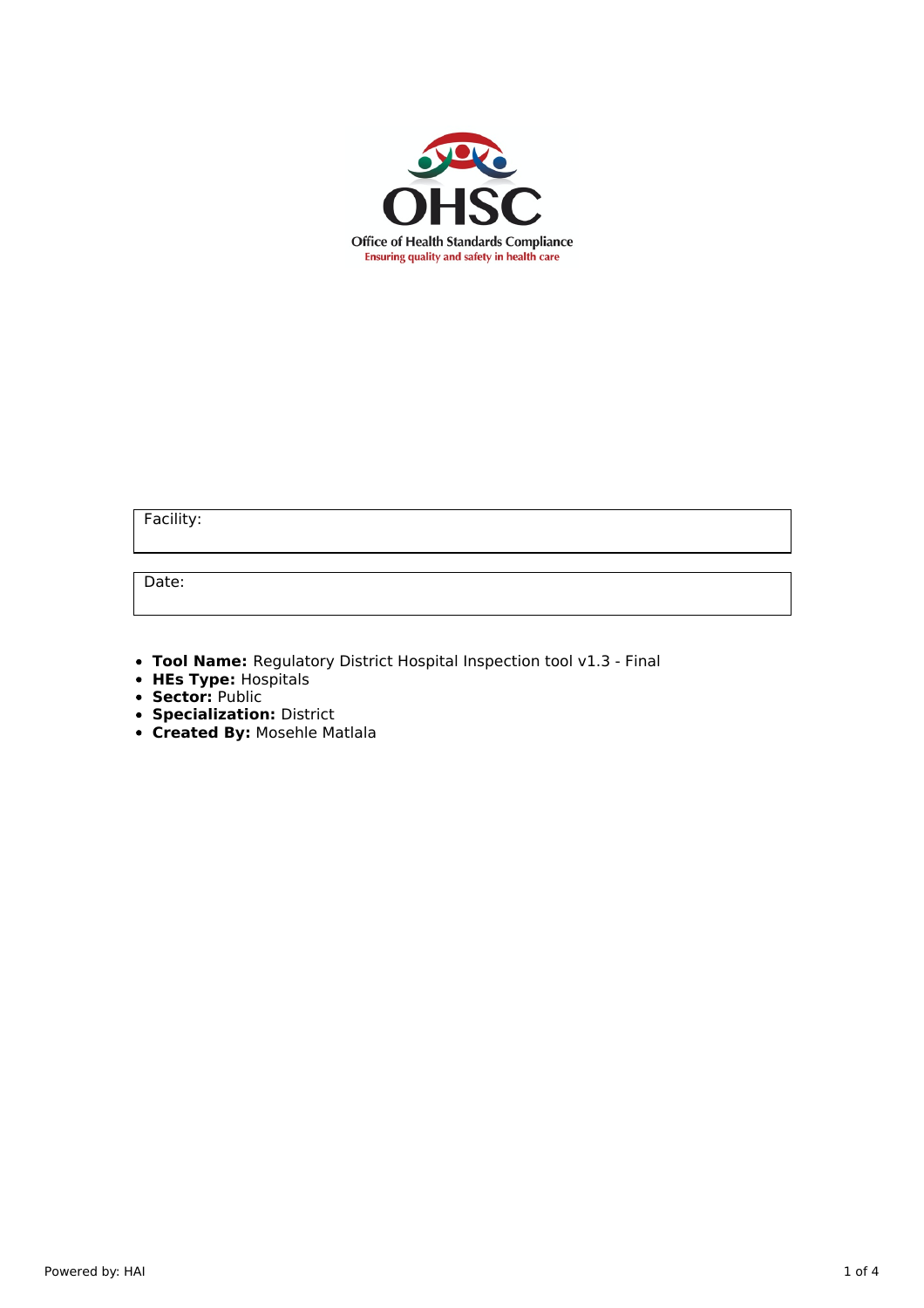# **38 Transport Services**

## **Domain 38.2 CLINICAL GOVERNANCE AND CLINICAL CARE**

**Sub Domain 38.2.1 7** Clinical management

**Standard 38.2.1.1 7(2)** (b) A health establishment must establish and maintain systems, structures and programmes to manage clinical risk.

#### **Criterion 38.2.1.1.1 7 The health establishment implements process to ensure environmental cleanliness.**

**38.2.1.1.1.1** All work completed is verified by the cleaning supervisor or delegated health care personnel.

#### **Assessment type:** Document - **Risk rating:** Essential measure

Daily inspections will ensure the cleanliness of the building. The person responsible for overseeing the cleaning service must inspect the building daily to confirm that cleaning has been carried out according to the schedule and that all areas attended to have been effectively cleaned. Monitoring tools (including, but not limited to, checklists/tick sheets) listing all cleaning tasks must be completed for each room or area. Not applicable: Never

| Score | <b>Comment</b> |
|-------|----------------|
|       |                |
|       |                |

**38.2.1.1.1.2** The unit is observed to be clean.

#### **Assessment type:** Observation - **Risk rating:** Vital measure

Inspector to observe general cleanliness of the unit including but not limited to whether the unit is free of dirt, dust and stains. Not applicable: Never

| <b>Score</b> | <b>Comment</b> |
|--------------|----------------|
|              |                |
|              |                |

## **Domain 38.5 FACILITIES AND INFRASTRUCTURE**

**Sub Domain 38.5.1 14** Management of buildings and grounds

**Standard 38.5.1.1 14(1)** The health establishment and their grounds must meet the requirements of the building regulations.

#### **Criterion 38.5.1.1.1 14(2)(a) The health establishment must as appropriate for the type of buildings and grounds of the establishment have all the required compliance certificates in terms of the building regulations.**

**38.5.1.1.1.1** No obvious safety hazards are observed during the visit.

#### **Assessment type:** Observation - **Risk rating:** Vital measure

Inspect the surroundings for maintenance-related safety hazards in the transport unit/section, including but not limited to: loose electrical wiring, collapsing ceiling or roof, collapsing doors, or any other type of safety hazards that represent a risk to the health and safety of personnel, users and visitors. Not applicable: Never

| <b>Score</b> | <b>Comment</b> |
|--------------|----------------|
|              |                |
|              |                |

## **Sub Domain 38.5.2 16** Transport management

**Standard 38.5.2.1 16(1)** The health establishment must ensure that vehicles used to transport users and health care personnel are safe and well maintained.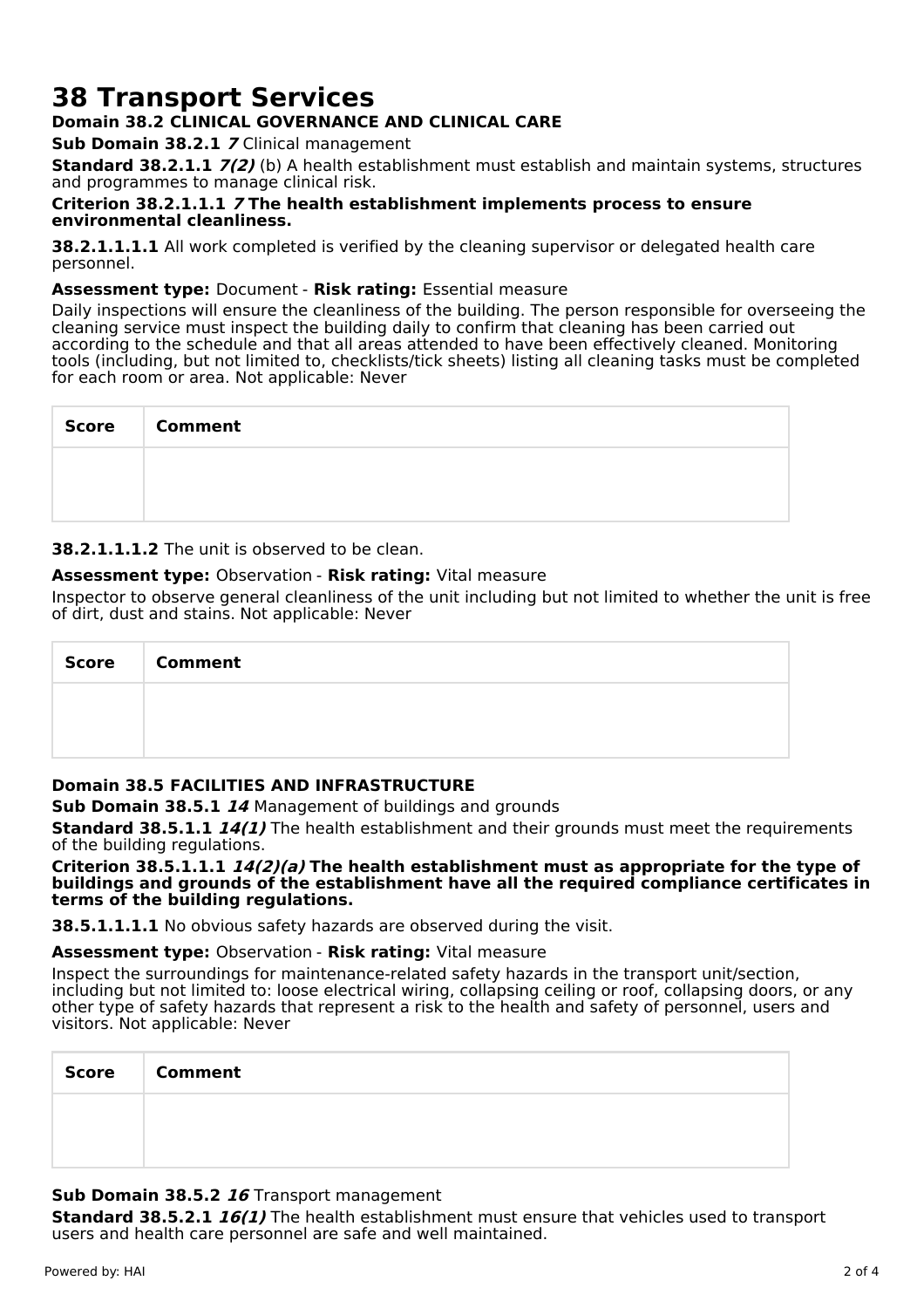#### **Criterion 38.5.2.1.1 16(2)(a) The health establishment must ensure that vehicles, owned or used, are licensed and maintained.**

**38.5.2.1.1.1** The health establishment has a maintenance schedule for all vehicles.

## **Assessment type:** Document - **Risk rating:** Essential measure

The maintenance schedule must include all vehicles in the fleet and must be updated annually. Not applicable: Never

| Score Comment |
|---------------|
|               |
|               |

**38.5.2.1.1.2** Records are available for all vehicle maintenance undertaken.

#### **Assessment type:** Document - **Risk rating:** Essential measure

Records of all maintenance carried out for all vehicles must be available. This includes, but is not limited to, invoices from service providers. Not applicable: Never

| Score   Comment |
|-----------------|
|                 |
|                 |

**38.5.2.1.1.3** All official vehicles used to render services or transport users are licensed annually.

#### **Assessment type:** Document - **Risk rating:** Essential measure

As required in Chapter 3 of the National Road Traffic Act No 93 of 1996, section 4, valid copies of license certificates for all vehicles must be available. Not applicable: Never

| Score Comment |
|---------------|
|               |
|               |

#### **Criterion 38.5.2.1.2 16(2)(b) The health establishment must ensure that drivers have a valid driver's license and or public transport driving permit.**

**38.5.2.1.2.1** A copy of a valid driver's licence for each driver is available.

## **Assessment type:** Document - **Risk rating:** Essential measure

Each driver must be in possession of an appropriate licence in compliance with National Road Traffic Act regulations. Copies of valid driver's licence must be available in the transport office. Score 1 if valid driver's licence is available and score 0 if not.

| Score   Comment |
|-----------------|
|                 |
|                 |

| <b>Aspects</b> | <b>Score</b> | ∣ Comment |
|----------------|--------------|-----------|
| 1. Driver 1    |              |           |
| 2. Driver 2    |              |           |
| 3. Driver 3    |              |           |